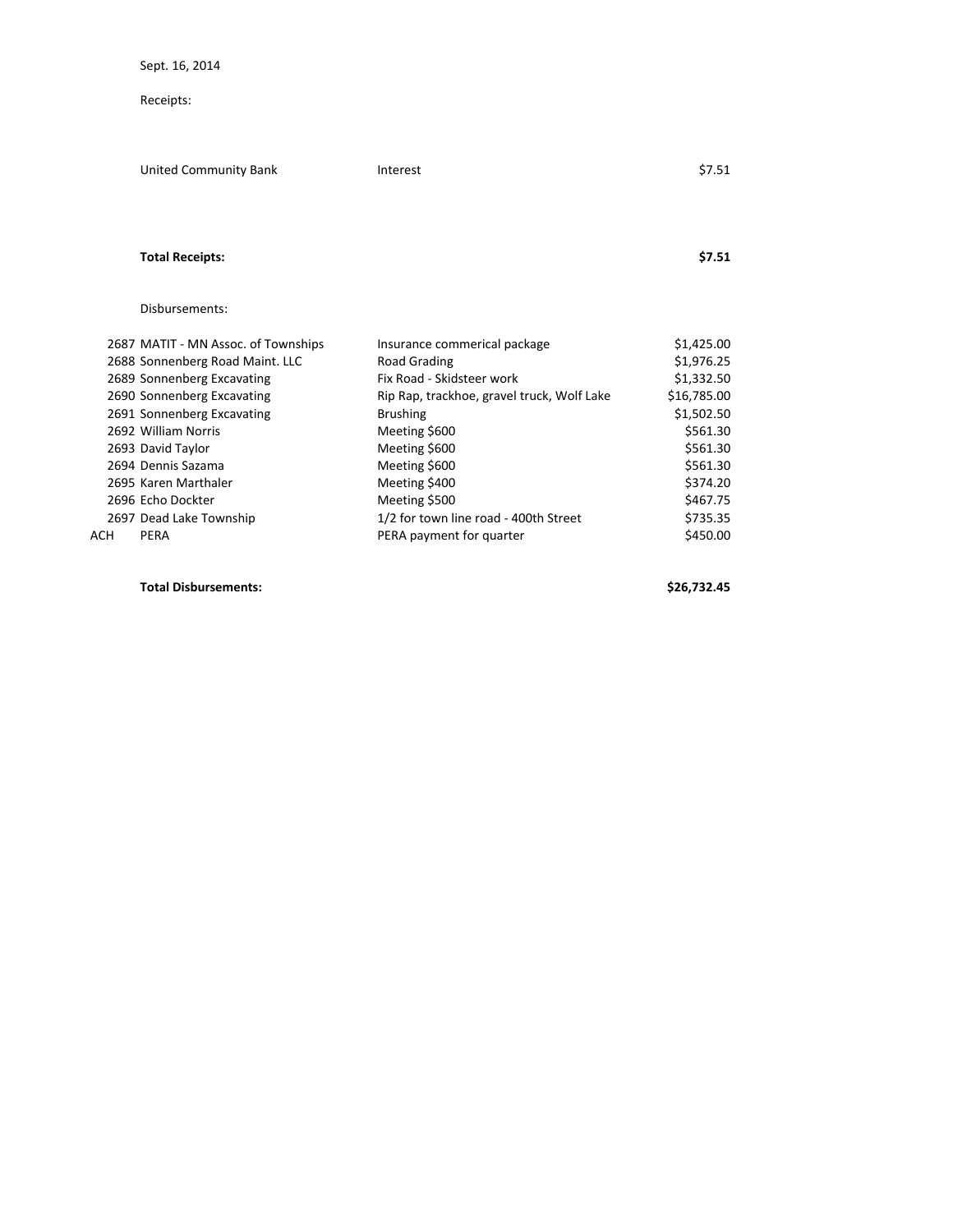## TOWNSHIP OF EDNA FINANCIAL REPORT AS OF Sept 16, 2014

|                                   | <b>BUDGET</b> | <b>ACTUAL</b> | <b>VARIANCE</b> |
|-----------------------------------|---------------|---------------|-----------------|
| <b>RECEIPTS:</b>                  |               |               |                 |
| <b>General Property Taxes</b>     |               | \$174,548.73  |                 |
| Special Assessments E. Paul Lk    |               | \$1,849.85    |                 |
| Special Assessment Wood Duck Loop |               | \$0.00        |                 |
| Special Assessment Bill's Beach   |               | \$2,604.27    |                 |
| Government Aid                    |               | \$2,013.50    |                 |
| Gopher/Beaver Reimburs.           |               | \$0.00        |                 |
| <b>Filing Fees</b>                |               | \$4.00        |                 |
| Licenses & Permits                |               | \$0.00        |                 |
| <b>Interest Earnings</b>          |               | \$70.24       |                 |
| <b>Road Allotments</b>            |               | \$25,571.41   |                 |
| Road Sealing/Signs                |               | \$0.00        |                 |
| Reimburse. Of overpayment Taxes   |               | \$10.22       |                 |
| Check cancelled prev. years       |               | \$0.00        |                 |
| Class 5 Gravel reimburse.         |               | \$0.00        |                 |
| <b>TOTAL REVENUES</b>             | \$0.00        | \$206,672.22  |                 |
| <b>DISBURSEMENTS:</b>             |               |               |                 |
| <b>Ordinary</b>                   |               |               |                 |
| <b>Election Judges</b>            | \$900.00      | \$462.00      | \$438.00        |
| Legal Services                    | \$1,000.00    | \$1,024.00    | ( \$24.00)      |
| Rent                              | \$600.00      | \$600.00      | \$0.00          |
| Newspaper Ads- Official Notice    | \$2,000.00    | \$971.96      | \$1,028.04      |
| Personnel- Meeting Pay            | \$15,000.00   | \$13,018.28   | \$1,981.72      |
| Gopher Feet/ Beaver Tail Pay      | \$1,000.00    | \$0.00        | \$1,000.00      |
| Insurance                         | \$2,000.00    | \$1,425.00    | \$575.00        |
| <b>Fire Contract</b>              | \$28,445.00   | \$14,222.50   | \$14,222.50     |
| Donations-Hist. Soc/Library       | \$1,500.00    | \$1,500.00    | \$0.00          |
| <b>Township Dues</b>              | \$800.00      | \$713.52      | \$86.48         |
| Loan Payments on Special          | \$0.00        | \$0.00        | \$0.00          |
| Road & Bridge                     |               |               |                 |
| Snow Removal & Sanding            | \$40,000.00   | \$64,760.61   | (524, 760.61)   |
| Grading Services/Reg. Maint.      | \$30,000.00   | \$17,657.50   | \$12,342.50     |